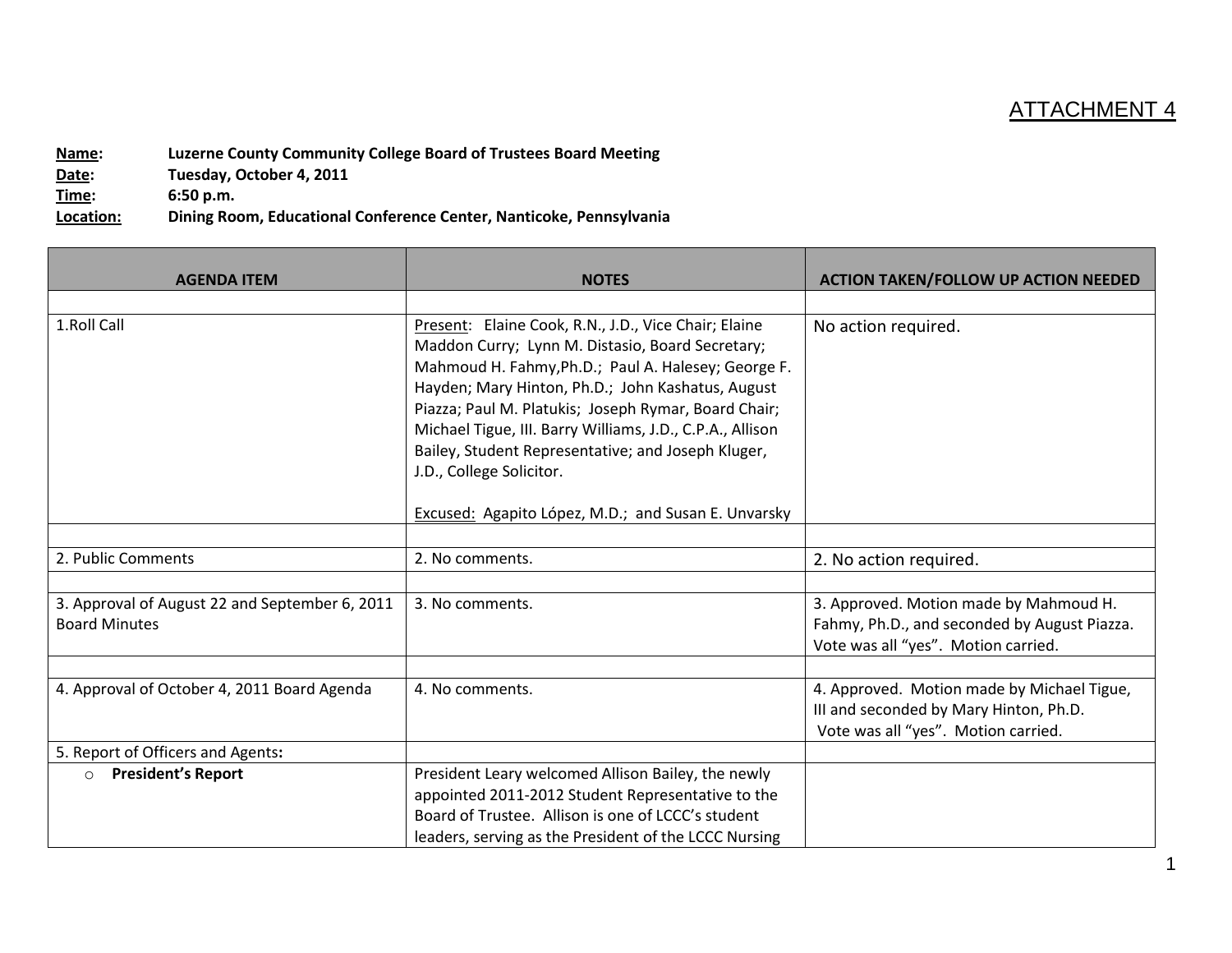|                                                 | Forum. In her role as president, Allison leads the<br>forum in performing community service projects such<br>as a Toys for Tots collection, a Daffodil Day fundraiser<br>for cancer-related illnesses, health fairs for high<br>schools, and other educational outreach activities.<br>Allison is currently in her second year of the nursing<br>program. This summer Allison had the opportunity to<br>work at Geisinger Medical Center in Danville as an                                                                                                                                                                                                                                                            |  |
|-------------------------------------------------|-----------------------------------------------------------------------------------------------------------------------------------------------------------------------------------------------------------------------------------------------------------------------------------------------------------------------------------------------------------------------------------------------------------------------------------------------------------------------------------------------------------------------------------------------------------------------------------------------------------------------------------------------------------------------------------------------------------------------|--|
|                                                 | extern, an experience she is both proud of and<br>grateful for.                                                                                                                                                                                                                                                                                                                                                                                                                                                                                                                                                                                                                                                       |  |
|                                                 | Board Chair Joseph Rymar stated for those of you who<br>were not present at the dedication of the Health<br>Sciences Building, noted Ms. Bailey gave a well-written<br>presentation, articulated herself very well and should<br>be commended for a job well done.                                                                                                                                                                                                                                                                                                                                                                                                                                                    |  |
| <b>Student Representative Report</b><br>$\circ$ | Ms. Allison Bailey stated it is an honor to be appointed<br>Student Representative to the Board of Trustees and<br>thanked the Board for this wonderful opportunity.<br>Ms. Bailey noted she will work hard to represent her<br>fellow students.                                                                                                                                                                                                                                                                                                                                                                                                                                                                      |  |
| <b>Continuation of President's Report</b>       | President Leary noted a Trade Adjustment Assistance<br>Community College Career Training Grant will be<br>presented for formal Board approval this evening.<br>Through the grant program, which is being run<br>collaboratively by the 14 Pennsylvania community<br>colleges, the College will enhance its support to adult<br>students in recruitment, assessment, coaching, career<br>and academic planning, and ultimately job placement.<br>Efforts will focus on increasing the adult student's<br>college and classroom readiness. Additional grant<br>dollars will be used to procure equipment and supplies<br>to enhance current programs in Healthcare<br>Information Technology and Advanced Manufacturing |  |
|                                                 | Systems, and to support development of programs in                                                                                                                                                                                                                                                                                                                                                                                                                                                                                                                                                                                                                                                                    |  |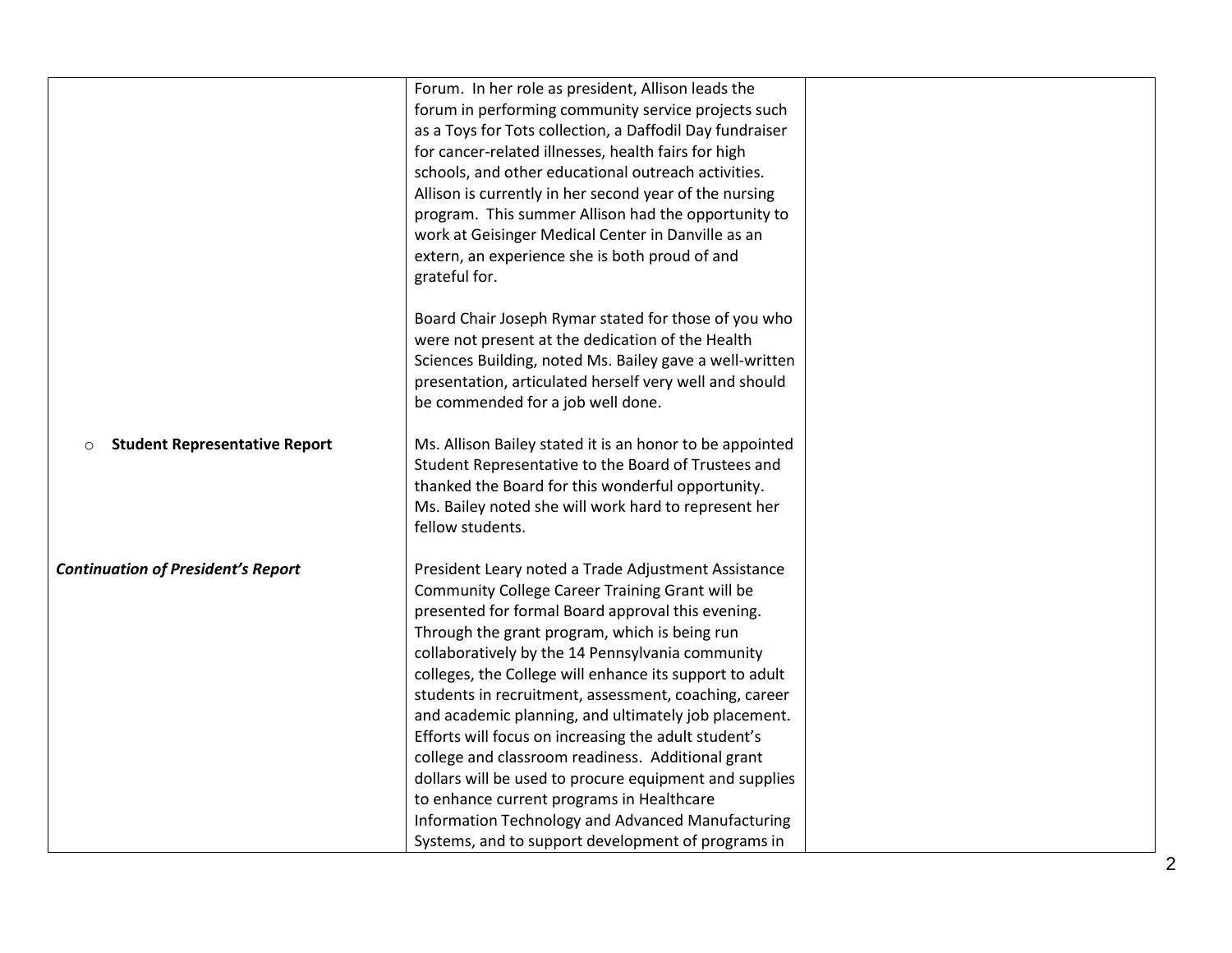|                                      | Energy Conservation and Distribution.                                                                                                                                                                                                                                                                                                                                                                                                                                                                                                                                                                                                                                                 |  |
|--------------------------------------|---------------------------------------------------------------------------------------------------------------------------------------------------------------------------------------------------------------------------------------------------------------------------------------------------------------------------------------------------------------------------------------------------------------------------------------------------------------------------------------------------------------------------------------------------------------------------------------------------------------------------------------------------------------------------------------|--|
|                                      | President Leary sated the Board of Trustees had an<br>opportunity to meet each member of the Leadership<br>Class of 2011 individually throughout the past year. As<br>part of the program, each class is asked to make a<br>presentation to the Board of Trustees and the College<br>faculty and staff during an In-Service program as part<br>of their graduation activities. The Leadership LCCC<br>Class of 2011 will present their College Community<br>Service Project. President Leary welcomed Joseph<br>Nester, Technology Support Specialist; Ann Saxton,<br>Title III Coordinator; Julie Schechter, PSTI Coordinator;<br>and Jackie Stash, Grants Activities Administrator. |  |
|                                      | At this time, the Leadership Class of 2011 presented a<br>power-point presentation on Student Professional and<br>Social Networking.                                                                                                                                                                                                                                                                                                                                                                                                                                                                                                                                                  |  |
|                                      | The Leadership Class of 2011 extended a special thank<br>you to Laura Katrenicz, Special Assistant to the<br>President for Policy and Staff Development, for her<br>mentorship and patience.                                                                                                                                                                                                                                                                                                                                                                                                                                                                                          |  |
|                                      | President Leary extended his thanks to the Leadership<br>Class of 2011.                                                                                                                                                                                                                                                                                                                                                                                                                                                                                                                                                                                                               |  |
| <b>Treasurer's Report</b><br>$\circ$ | Joseph Gasper, Dean of Finance, presented the<br>Treasurer's Report is for the period ending July 2011.                                                                                                                                                                                                                                                                                                                                                                                                                                                                                                                                                                               |  |
|                                      | Mr. Gasper reported the July Current Fund Income is<br>\$11,068,000 and Expenses total \$2,009,000.<br>Compared to the prior year current fund income is up<br>11.65% and expenditures are up 14.73%. Bookstore<br>Income is the same as prior year and the Expenses                                                                                                                                                                                                                                                                                                                                                                                                                  |  |
|                                      | total \$301,000.00, an increase of \$128,000. Food<br>Service Income is down \$2,000 and expenses                                                                                                                                                                                                                                                                                                                                                                                                                                                                                                                                                                                     |  |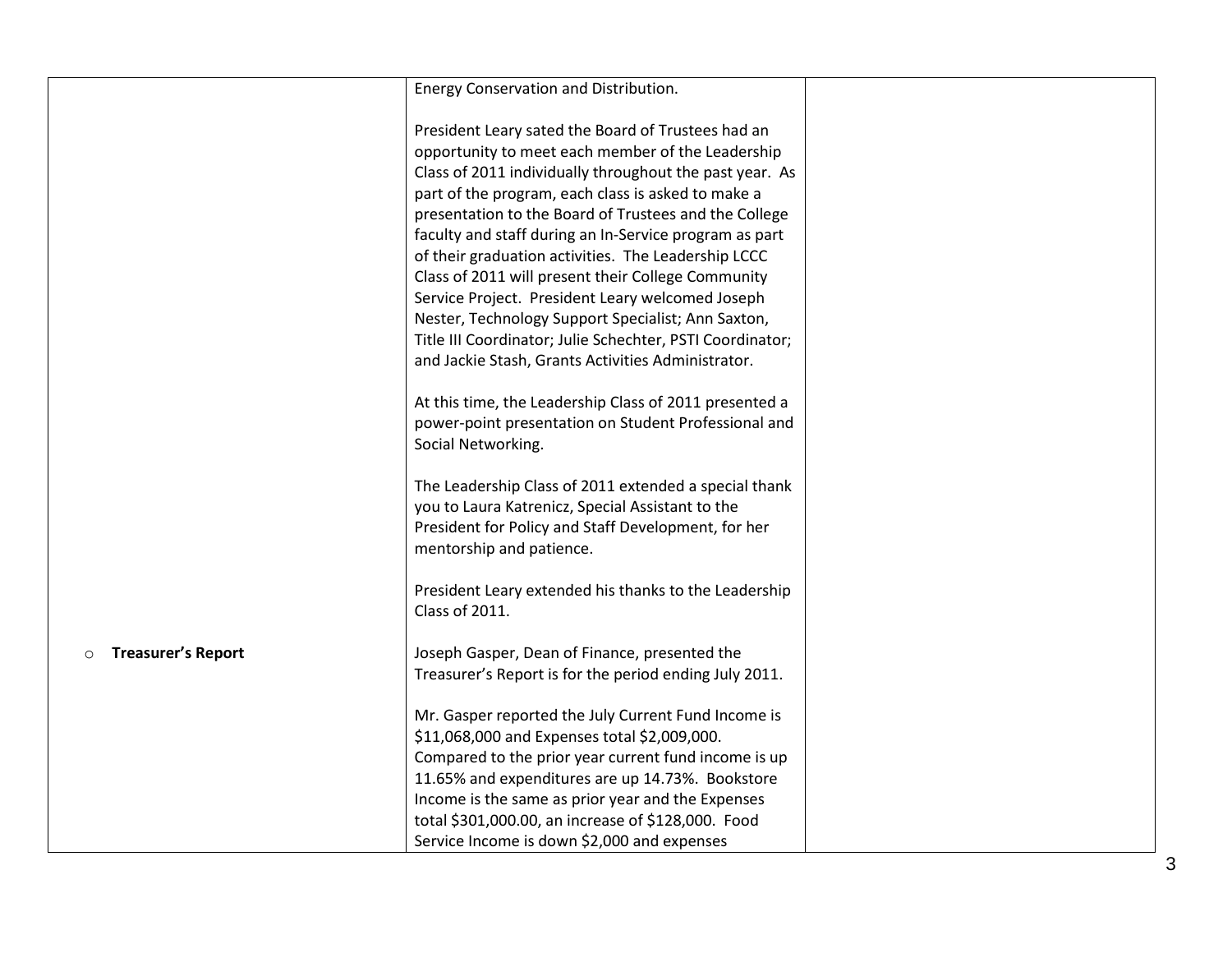|                                 | increased \$1,000. Plant Fund Income is down \$1,000       |  |
|---------------------------------|------------------------------------------------------------|--|
|                                 | and Expenditures are down \$195,000.                       |  |
|                                 |                                                            |  |
|                                 | As noted on the Attachment, when compared to prior         |  |
|                                 | year the Tuition Income is down \$602,000 which is         |  |
|                                 | due to the registration reduction as of July. Seminar      |  |
|                                 | Income increased by \$45,000 and is due to the Datatel     |  |
|                                 | implementation for Non-Credit which now posts the          |  |
|                                 | Accounts Receivable at time of registration. General       |  |
|                                 | Service fees are up due to the \$2.00 increase per         |  |
|                                 | credit hour that was implemented this fiscal year. The     |  |
|                                 | variance in the Comm. of Pa appropriation is due to        |  |
|                                 | the resumption of quarterly payments. Last year the        |  |
|                                 | Commonwealth payments were received monthly for            |  |
|                                 | the first few months rather than quarterly.                |  |
|                                 |                                                            |  |
|                                 | Mr. Gasper reviewed the Current Fund Expenditures          |  |
|                                 |                                                            |  |
|                                 | attachment. Fringe Benefits are up because the             |  |
|                                 | reversal entry for the prior fiscal year health claims run |  |
|                                 | out has not been made and this accounts for the            |  |
|                                 | variance in this line item. Salaries are down due to the   |  |
|                                 | timing of the Adjunct and Full Time Overload               |  |
|                                 | payments. Telecollege Operating costs are down due         |  |
|                                 | to the timing of the payment for the software licensing    |  |
|                                 | fees for this department.                                  |  |
|                                 |                                                            |  |
|                                 | Bookstore Expenditures are up due to the timing of         |  |
|                                 | the payments.                                              |  |
|                                 |                                                            |  |
|                                 | Plant Fund Expenditures for equipment leases are           |  |
|                                 | down. Again this variance is due to the timing of          |  |
|                                 | payments. The current fiscal year payment was posted       |  |
|                                 | on August 1 <sup>st</sup> .                                |  |
|                                 |                                                            |  |
| <b>Foundation's Report</b><br>O | Sandra Nicholas, Executive Director, Resource and          |  |
|                                 | Alumni Development, stated the Resource and                |  |
|                                 | Development area conducted four major events over          |  |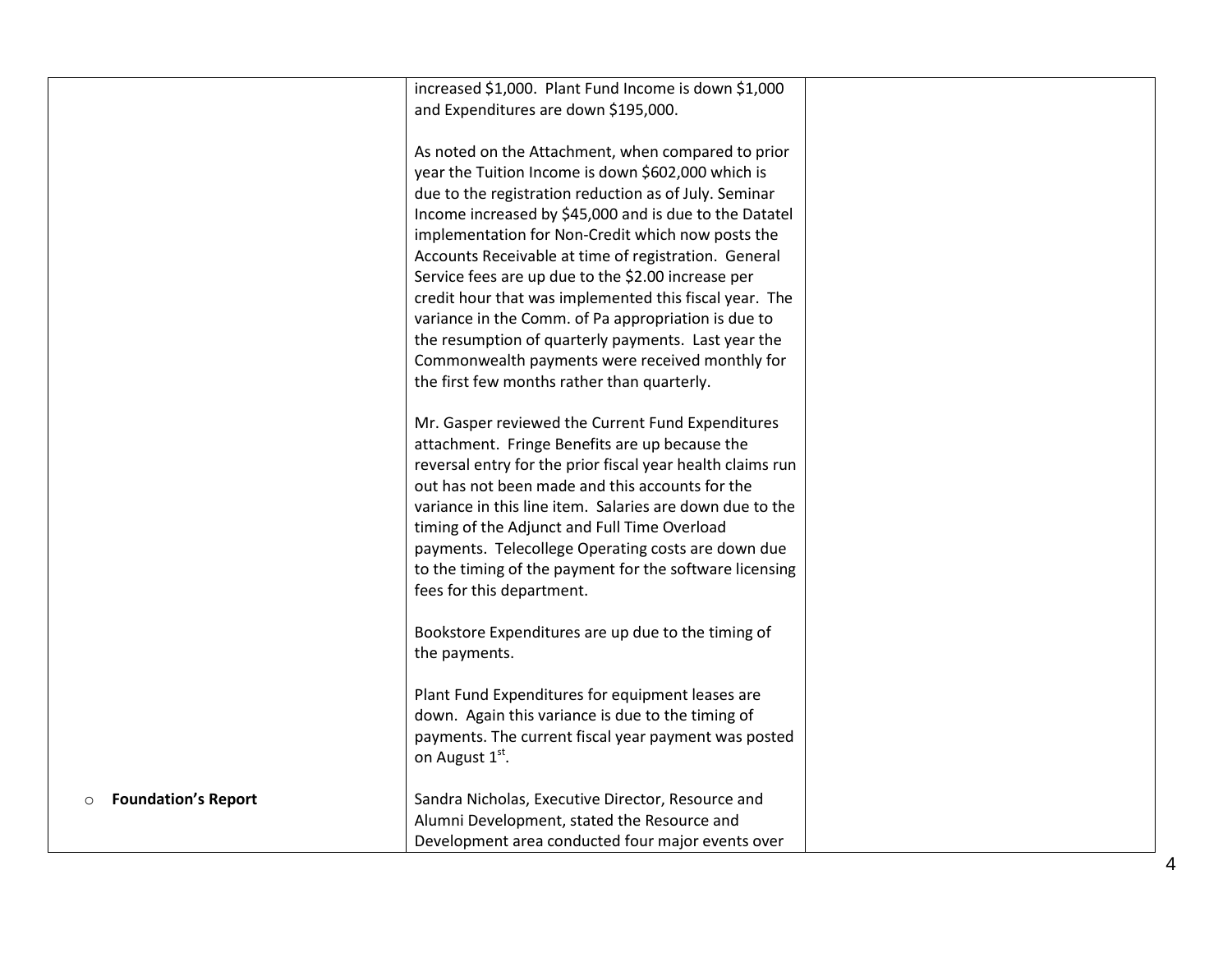| the past three weeks. A special thank you was<br>extended to all the Trustees who attended the events.                                                                                                                                                                                                                                                         |  |
|----------------------------------------------------------------------------------------------------------------------------------------------------------------------------------------------------------------------------------------------------------------------------------------------------------------------------------------------------------------|--|
| Ms. Nicholas noted Luzerne County Community<br>College marked the 10 <sup>th</sup> anniversary of the terrorist<br>attacks on September 11 <sup>th</sup> with a remembrance<br>ceremony held on September 17, 2011 at the Walk of<br>Honor and dedicated an artifact from the World Trade<br>Center in New York City.                                          |  |
| A Ribbon Cutting Ceremony for the Goldman Sachs<br>Learning Center in the Northumberland Regional<br>Center was held on September 13, 2011 in Shamokin.<br>Publicity information was distributed this evening to<br>each Trustee.                                                                                                                              |  |
| The Ribbon Cutting Ceremony for the LCCC Health<br>Sciences Center was held Friday, September 23, 2011.<br>Great attendance by Trustees, donors, community<br>partners, health care providers, alumni, legislators and<br>friends of the College helped officially open the new<br>facility.                                                                   |  |
| A Health Sciences Reunion was held on Friday,<br>September 30, 2011. More than ninety graduates of<br>the Health Sciences programs came to the Health<br>Science Center for a five-year reunion celebration.<br>Alumni had an opportunity to visit with their former<br>teachers, catch up with each other and tour the new<br>Health Science Center facility. |  |
| Special thanks was extended to Trustee Lynn Marie<br>Distasio for serving as Honorary Co-Chair of this event<br>with Former Faculty member, Marie Robine.                                                                                                                                                                                                      |  |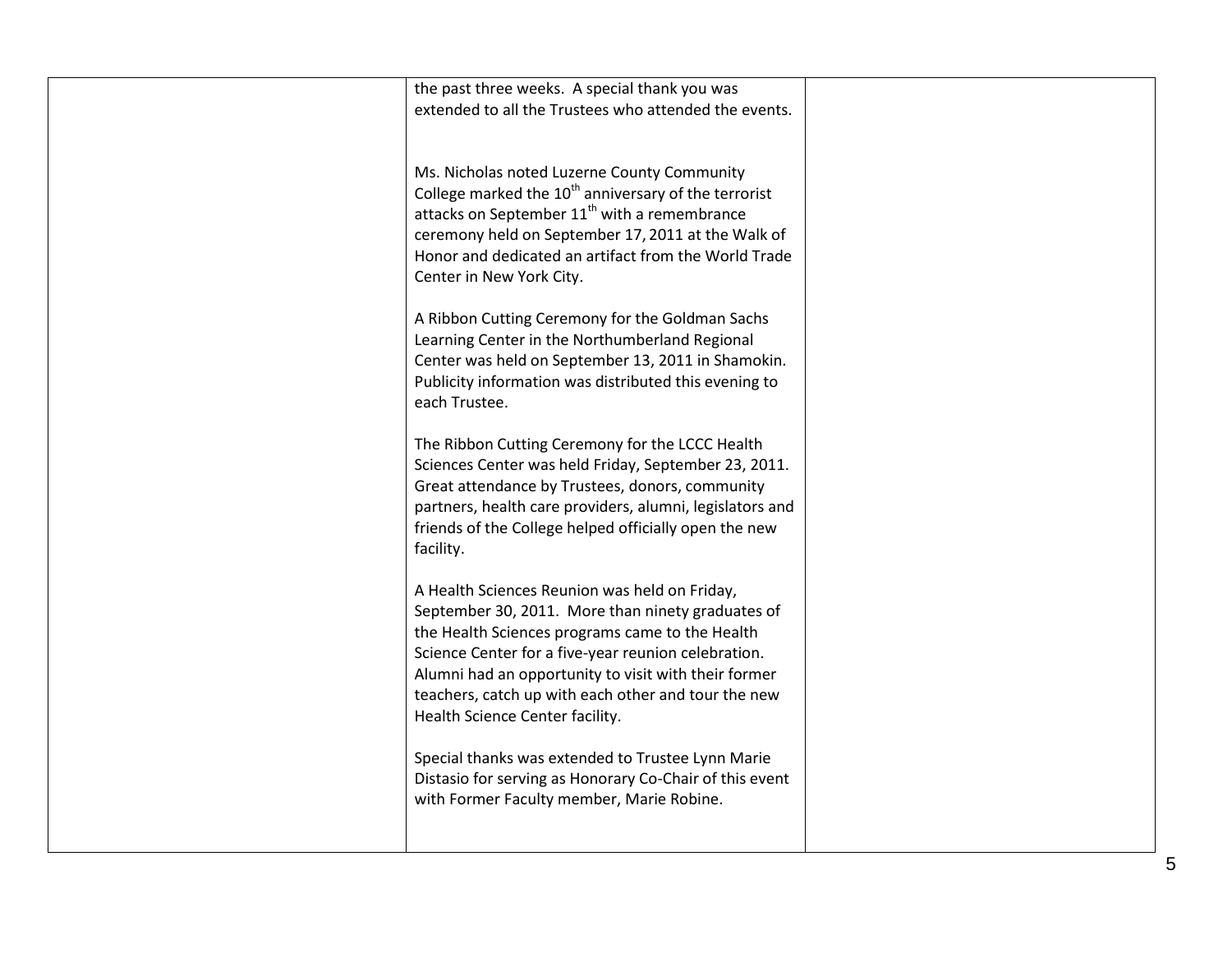| As previously reported, a donation from Goldman<br>Sachs Gives in the amount of \$30,000 will help fund<br>the extension of the dual enrollment program in<br>Shamokin. The Commonwealth of Pennsylvania has<br>cut this program. The Goldman Sachs Young Scholars<br>Program resulted in the retention of 28 students this                                                              |  |
|------------------------------------------------------------------------------------------------------------------------------------------------------------------------------------------------------------------------------------------------------------------------------------------------------------------------------------------------------------------------------------------|--|
| semester through this donation for the Fall semester.<br>A new scholarship was established in memory of<br>Courtney L. Engle Memorial Endowment Scholarship<br>by her parents, Michelle and John Engle. This<br>scholarship will benefit a student in health care<br>curriculum. Courtney was a student at LCCC who died                                                                 |  |
| in an automobile accident two years ago.<br>The Foundation in partnership with the Student<br>Activities Office recruited eight (8) students to be<br>College ambassadors. They were selected on a basis of<br>leadership, academics, professionalism and a desire to<br>promote LCCC through Foundation, alumni and college<br>events and activities as hosts/hostesses of the College. |  |
| These Student Ambassadors were present at the<br>Health Science Ribbon Cutting as well as the Alumni<br><b>Health Sciences Reunion.</b><br>To date, the Foundation has awarded 227 scholarships<br>awards and in the amount of \$149,000 Emergency<br>book money, for the fall 2011 semester, in the amount                                                                              |  |
| of \$5,050.00 buying books for our students. Many of<br>our students lost everything due to the recent flood.<br>The annual Scholarship Donor Dinner will be held on<br>November 2, 2011, at The Woodlands Inn and Resort.<br>Another goal for this past year was the Title III                                                                                                          |  |
| Endowment Challenge. Under the Title III grant money<br>can be used to match money raised by the                                                                                                                                                                                                                                                                                         |  |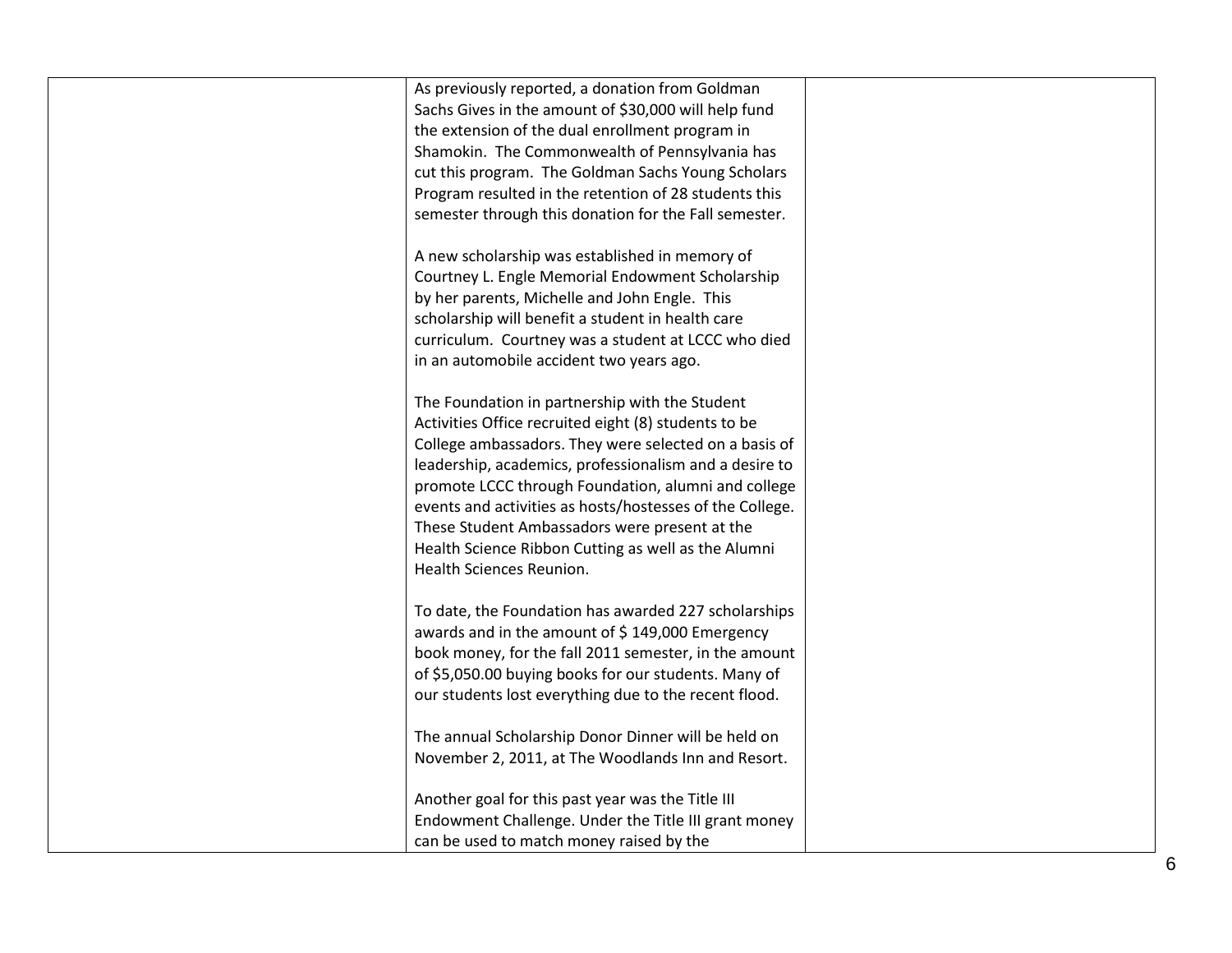| Foundation. Ms. Nicholas reported their goal of<br>\$55,000 was raised through the annual alumni<br>phonathon, campus campaign, and other campaigns<br>we've raised over the amount for a total of \$101,000<br>raised towards that goal.                                                                                                                                                                                                                                                                       |  |
|-----------------------------------------------------------------------------------------------------------------------------------------------------------------------------------------------------------------------------------------------------------------------------------------------------------------------------------------------------------------------------------------------------------------------------------------------------------------------------------------------------------------|--|
| The Annual Campus Campaign will kickoff this month<br>of October during the In-Service program.                                                                                                                                                                                                                                                                                                                                                                                                                 |  |
| Invitations will be distributed to the Board of Trustees<br>for the upcoming Old Masters Art Exhibit and private<br>Reception marking the 5 <sup>th</sup> Anniversary of the<br>Schulman Gallery scheduled for Thursday, October 20,<br>2011. A featured guest from the Italian Council from<br>Washington DC will also be in attendance. The public<br>opening will take place on Friday, October 21'2011.                                                                                                     |  |
| The 22 <sup>nd</sup> Annual Alumni Association Craft Show will be<br>held on Saturday, October 15, 2011 from 10:00 a.m. to<br>4:00 p.m. This event brings more than 2,500 people<br>onto our campus.                                                                                                                                                                                                                                                                                                            |  |
| President Leary stated this represents significant<br>progress because all of these events and fundraising<br>efforts benefit our students with much needed<br>scholarships and emergency books. This translates<br>into students achieving their educational goals.<br>President Leary commended Sandra Nicholas and her<br>team for the work they are doing. Ms. Nicholas<br>stated the students who have lost everything have<br>been absolutely wonderful and have not given up their<br>educational goals. |  |
| President Leary stated in terms of the flood situation,<br>we have responded to those students and have made<br>available all the support they would need; including<br>the possibility of an extension into the next semester.                                                                                                                                                                                                                                                                                 |  |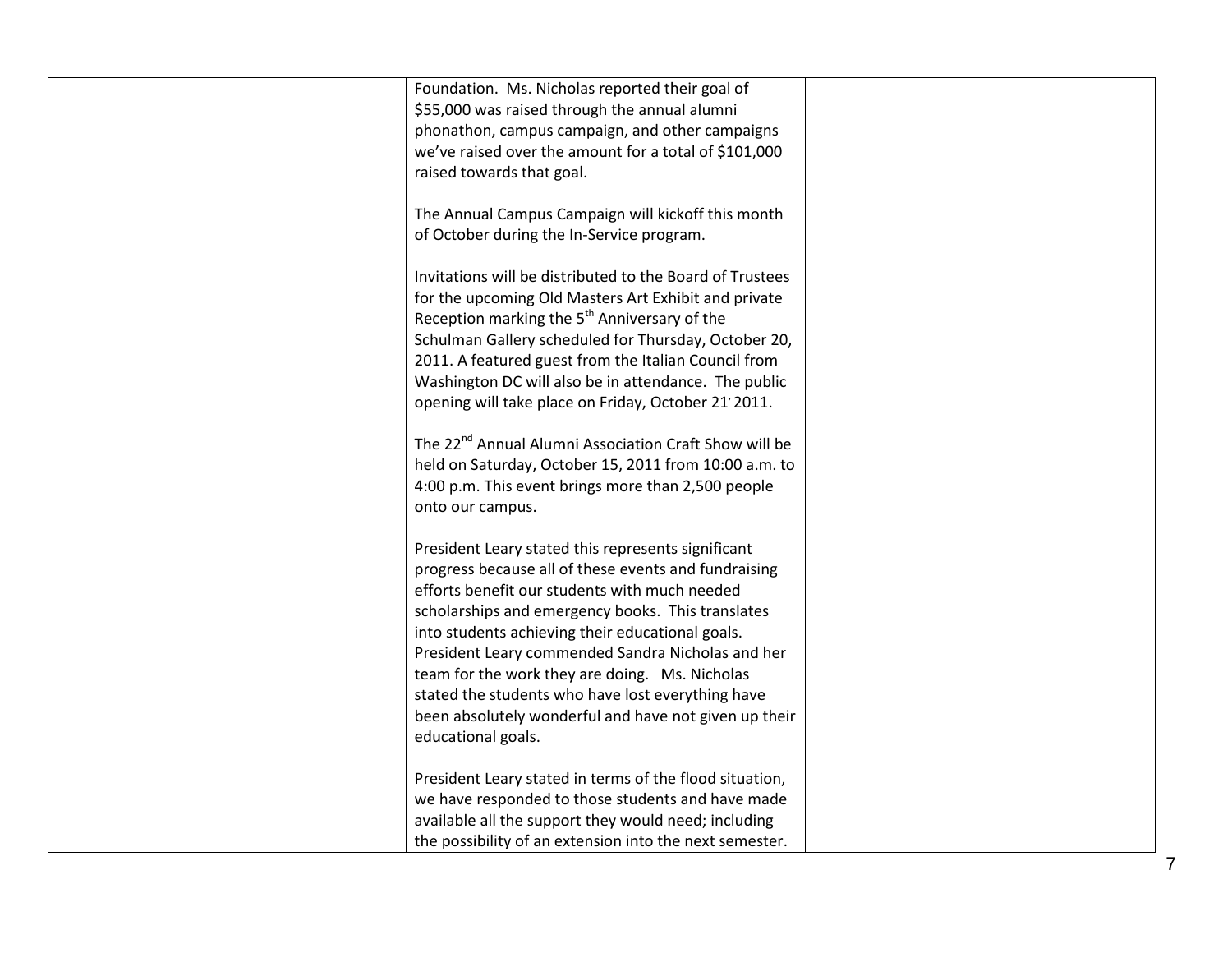| 6. Report/Action of the Executive Committee<br>Board Chair Rymar stated each member of the Board<br>of Trustees received a copy of the revised Mission<br>Statement and Strategic Goals for their review.                                                                                                                                                                                                                                                                                                                                                                                                                                                                                                                                                                                                                                                                                                                                                                                                                                                                                                                                                                                                                                                                                                                  |  |
|----------------------------------------------------------------------------------------------------------------------------------------------------------------------------------------------------------------------------------------------------------------------------------------------------------------------------------------------------------------------------------------------------------------------------------------------------------------------------------------------------------------------------------------------------------------------------------------------------------------------------------------------------------------------------------------------------------------------------------------------------------------------------------------------------------------------------------------------------------------------------------------------------------------------------------------------------------------------------------------------------------------------------------------------------------------------------------------------------------------------------------------------------------------------------------------------------------------------------------------------------------------------------------------------------------------------------|--|
| 6A. Recommendation to approve the revised<br>6A. At this time, Board Chair Rymar recommended the<br>6A. Approved. Motion made by Mahmoud H.<br>Luzerne County Community College Board of Trustees<br>Fahmy, Ph.D., and seconded by Paul Platukis.<br>Mission Statement and Strategic Goals.<br>approve the revised Luzerne County Community<br>College Mission Statement and Goals.<br>Mary Hinton, Ph.D., asked President Leary what<br>happened to the prior Strategic Plan that was in<br>place; she understood Middle States had some<br>Board Chair Rymar noted on September 26, 2011, the<br>Executive Committee of the Board had a lengthy<br>issues with the plan. Mary Hinton, Ph.D.<br>discussion on the status of the effort towards<br>questioned whether the College has a process<br>reaffirmation of our accreditation. A copy of the<br>in place to move beyond that plan, and; did we<br>summary is enclosed in your Board packet. The Board<br>do some assessment on that plan to inform<br>of Trustees will receive periodic updates of the Middle<br>what has been removed.<br>States status.<br>President Leary stated each constituency at the<br>college has reviewed the refreshed plan which<br>has gone through the governance process at<br>the college.<br>Vote was all "yes". Motion carried. |  |
|                                                                                                                                                                                                                                                                                                                                                                                                                                                                                                                                                                                                                                                                                                                                                                                                                                                                                                                                                                                                                                                                                                                                                                                                                                                                                                                            |  |
| 7. Report/Action of the Academic Committee<br>August Piazza, Committee Chair, presented the<br>Academic Committee report.                                                                                                                                                                                                                                                                                                                                                                                                                                                                                                                                                                                                                                                                                                                                                                                                                                                                                                                                                                                                                                                                                                                                                                                                  |  |
| 7A. updated 2011-2012 Letter of Agreement between<br>7A. Approve PACCA 2011-2012 Letter of<br>7A. Approved. Motion made by Elaine Maddon<br>Luzerne County Community College and the<br>Curry; seconded by Paul Platukis.<br>Agreement                                                                                                                                                                                                                                                                                                                                                                                                                                                                                                                                                                                                                                                                                                                                                                                                                                                                                                                                                                                                                                                                                     |  |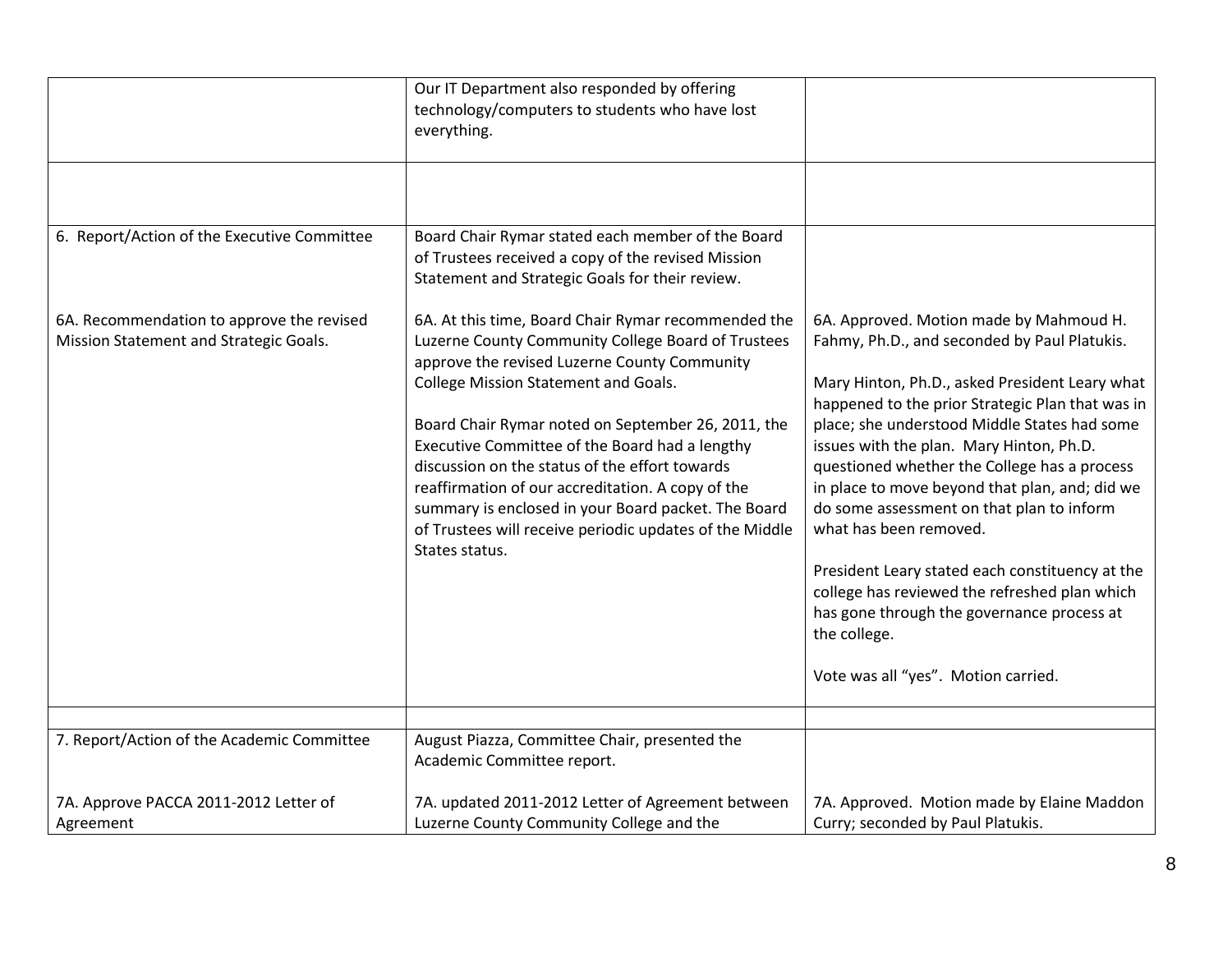|                                           | Pennsylvania Child Care Association for the T.E.A.C.H.<br>Early Childhood Pennsylvania scholarship program.<br>PACCA will pay to LCCC \$128.00 per credit, \$8.00<br>Technology Fee per credit, \$13.00 General Services<br>Fee per credit and a \$40.00 Distance Learning Fee for<br>up to 6 credits a semester for each Pennsylvania<br>resident enrolled in the program.                                                                                                                                                                                                                                                                                                                                                                                                                                                  | Vote was all "yes." Motion carried.                                                                                                                           |
|-------------------------------------------|------------------------------------------------------------------------------------------------------------------------------------------------------------------------------------------------------------------------------------------------------------------------------------------------------------------------------------------------------------------------------------------------------------------------------------------------------------------------------------------------------------------------------------------------------------------------------------------------------------------------------------------------------------------------------------------------------------------------------------------------------------------------------------------------------------------------------|---------------------------------------------------------------------------------------------------------------------------------------------------------------|
| 8. Report/Action of the Finance Committee | 8. Lynn Marie Distasio, Committee Chair, presented                                                                                                                                                                                                                                                                                                                                                                                                                                                                                                                                                                                                                                                                                                                                                                           |                                                                                                                                                               |
|                                           | the Finance Committee report items 8A through 8D                                                                                                                                                                                                                                                                                                                                                                                                                                                                                                                                                                                                                                                                                                                                                                             |                                                                                                                                                               |
| 8A. Approval of Summary of Payments       | 8A. Recommend the Luzerne County Community<br>College Board of Trustees approve the summary of<br>payments.                                                                                                                                                                                                                                                                                                                                                                                                                                                                                                                                                                                                                                                                                                                  | 8A. Approved. Motion made by Michael Tigue,<br>III; seconded by Barry H. Williams, J.D., C.P.A.<br>Vote was all "yes." Motion carried.                        |
| 8B. Approval of Quote #348-Copiers        | 8B. Recommend the Luzerne County Community<br>College Board of Trustees approve the award of<br>Quote #348 for 3 copiers to Edward Business Systems<br>in the amount of \$29,410.00.                                                                                                                                                                                                                                                                                                                                                                                                                                                                                                                                                                                                                                         | 8B. Approved. Motion made by Elaine Maddon<br>Curry; seconded by John Kashatus.<br>Vote was all "yes." Motion carried.                                        |
| 8C. Acceptance of Grants                  | 8C. Recommend Luzerne County Community College<br>Board of Trustees accept the following grant award:<br><b>TAACCCT Grant-Second Lady Dr. Jill Biden, Secretary</b><br>Solis, and under Secretary Kantner announced the first<br>round of the Trade Adjustment Assistance Community<br>College and Career Training Initiative (TAACCCT)<br>grants. Each state will be awarded at least \$2.5<br>million. The 14 PA community colleges proposal was<br>awarded the full \$20 million - the largest in the nation.<br>The lead applicant was Philadelphia Community<br>College. The funding will start on October 1st after the<br>contract is signed by Philadelphia Community College,<br>who will in turn send Luzerne County Community<br>College a sub-contract.<br>Luzerne County Community College will receive a total | 8C. Approved. Motion made by Elaine Cook,<br>R.N., J.D., Vice Chair. Motion was seconded by<br>Mahmoud H. Fahmy, Ph.D.<br>Vote was all "yes." Motion carried. |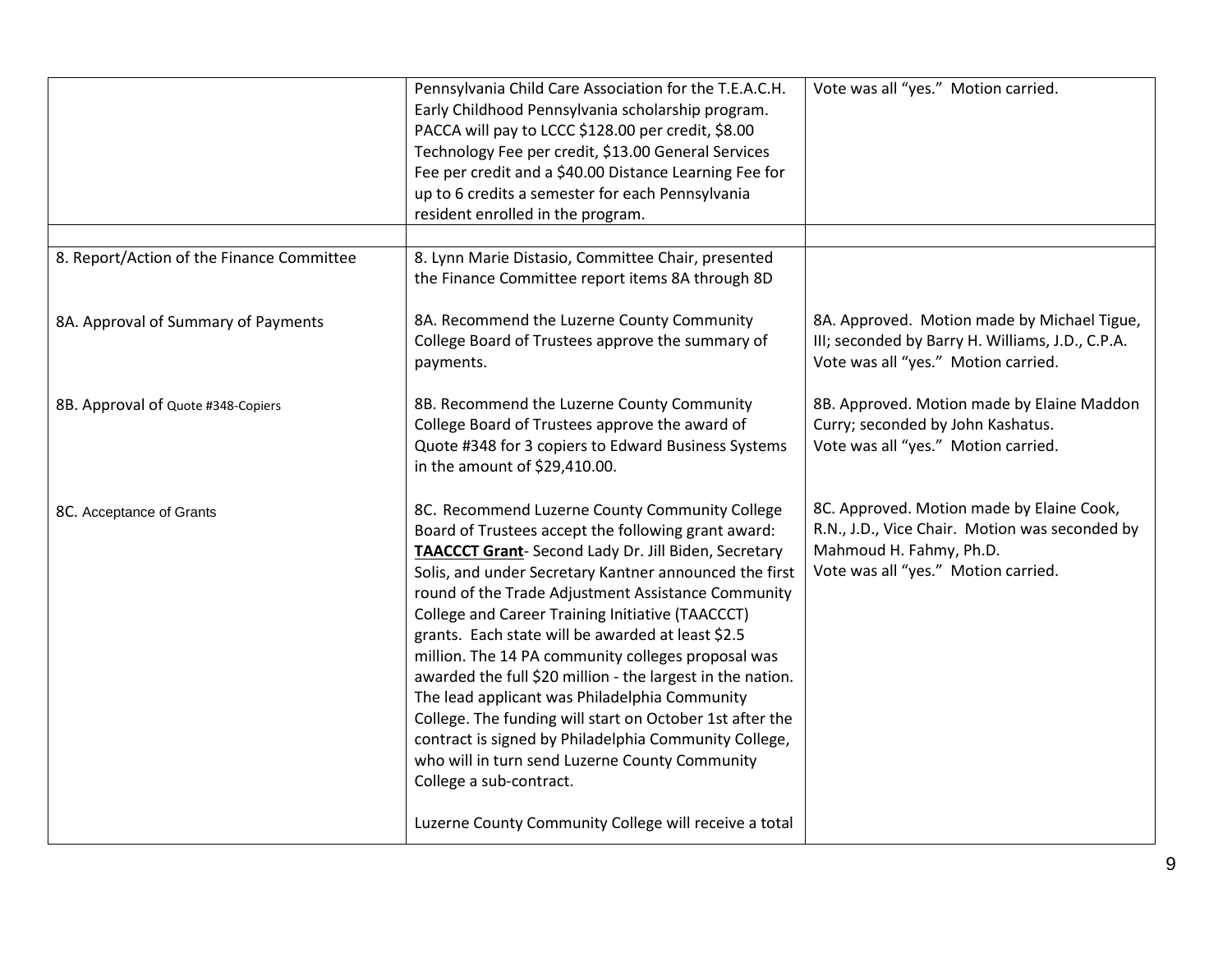|                                                            | of \$751,185 over the next three years. The college<br>programs that will benefit from this grant will be:<br>advanced manufacturing and logistics, energy (solar<br>technicians), and healthcare technology. It will<br>provide for grant administration, instructors time,<br>supplies and equipment, software licensing, and solar<br>training certification.                                       |                                                                                                                             |
|------------------------------------------------------------|--------------------------------------------------------------------------------------------------------------------------------------------------------------------------------------------------------------------------------------------------------------------------------------------------------------------------------------------------------------------------------------------------------|-----------------------------------------------------------------------------------------------------------------------------|
| 8D. Administrative and Security Annual<br>Increment        | 8D. Recommend the Luzerne County Community<br>College Board of Trustees approve a \$2340<br>administrative salary increment and a \$1500 security<br>increment, effective, July 1, 2011.<br>Committee Chair Distasio stated during the LCCC<br>Board of Trustee Finance Committee meeting. it was<br>noted Susan Spry, Vice President of Workforce and<br>Community Development, along with her staff, | 8D. Approved. Motion made by Michael Tigue,<br>III; seconded by Elaine Maddon Curry.<br>Vote was all "yes." Motion carried. |
|                                                            | worked extremely hard to secure the Trade<br>Adjustment Assistance Community College and Career<br>Training Initiative (TAACCCT) grant and should be<br>commended for their efforts.<br>Board Chair Rymar congratulated Vice President Spry<br>and her staff for a job well done.                                                                                                                      |                                                                                                                             |
|                                                            |                                                                                                                                                                                                                                                                                                                                                                                                        |                                                                                                                             |
| 9. Report/Action of the Human Resources<br>Committee Items | 9. Paul Halesey, Committee Chair did not have a report<br>to present.<br><b>INFORMATIONAL ITEMS</b>                                                                                                                                                                                                                                                                                                    | N/A                                                                                                                         |
|                                                            |                                                                                                                                                                                                                                                                                                                                                                                                        |                                                                                                                             |
| 1. Unfinished Business of Previous Meeting                 | 1. No report.                                                                                                                                                                                                                                                                                                                                                                                          | 1.N/A                                                                                                                       |
| 2. Informational Report of the Executive<br>Committee.     | 2. Board Chair Rymar asked everyone to look over the<br>summary of our Middle States Accreditation efforts to<br>date. Board Chair Rymar emphasized this is the single                                                                                                                                                                                                                                 | 2. N/A                                                                                                                      |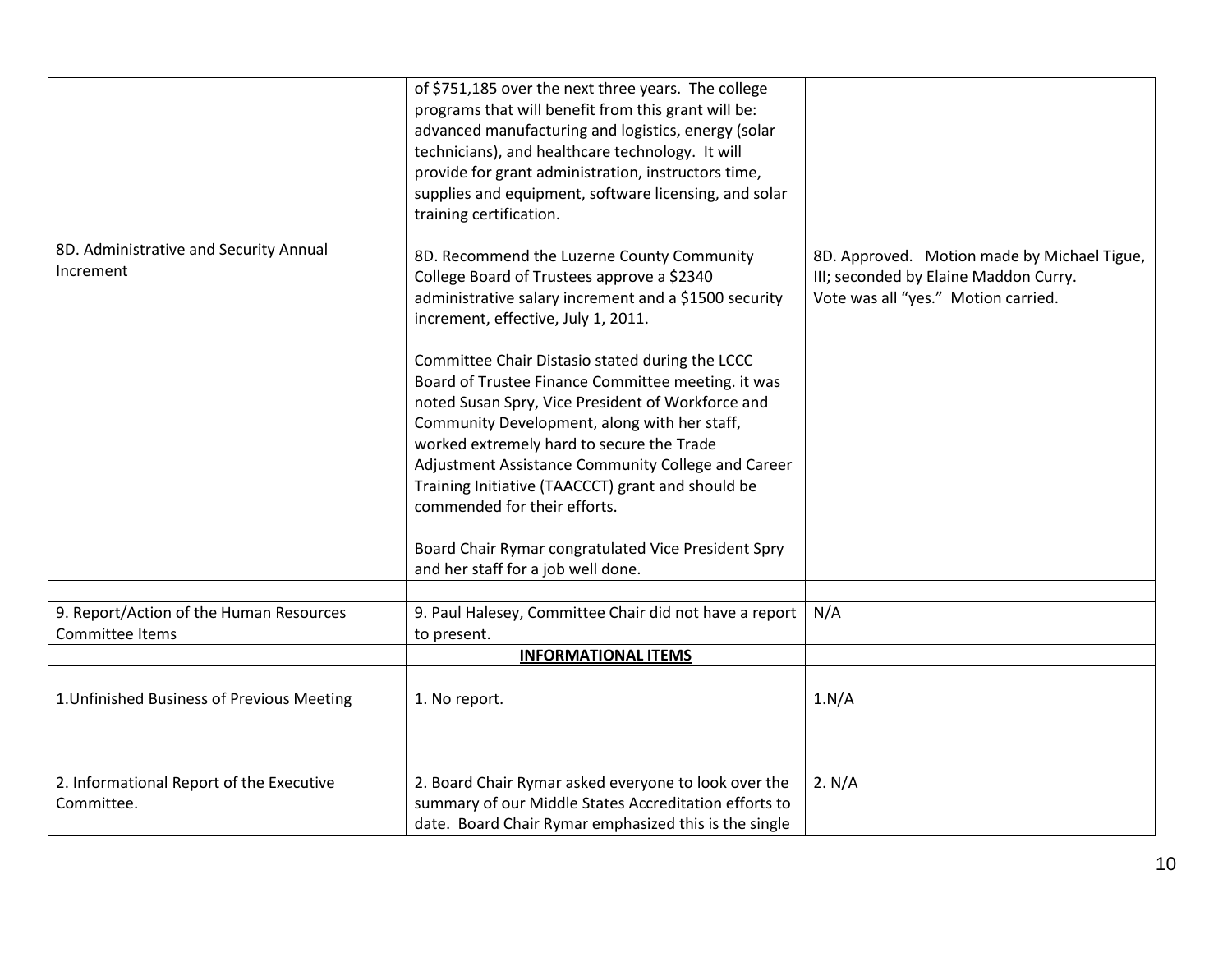|                                                           | most important issue the College is confronted with<br>over the next nine months.                                                                                                                                                                                                                                                                                                                                                                                                                                                                                                              |        |
|-----------------------------------------------------------|------------------------------------------------------------------------------------------------------------------------------------------------------------------------------------------------------------------------------------------------------------------------------------------------------------------------------------------------------------------------------------------------------------------------------------------------------------------------------------------------------------------------------------------------------------------------------------------------|--------|
| 3. Information Report of the Human Resources<br>Committee | 3. Paul Halesey, Committee Chair, presented the<br>following report: Information on Recent Appointment<br>-New Hires since August 22, 2011. Faculty<br>Appointments: Jamie Brungard, FT Biology Instructor,<br>\$30,739.00/yr, August 25, 201; Steven Visniski, FT<br>Engineering Technology Instructor, \$30,739.00/yr,<br>August 25, 2011.                                                                                                                                                                                                                                                   | 3. N/A |
|                                                           | Faculty Appointments (in accordance with Collective<br><b>Bargaining Agreement)</b><br>Colleen Angel, FT Freshman Year Experience<br>Instructor, \$38,609.25/yr, August 25, 2011; and<br>Lisa Lutecki, FT English Instructor, \$33,824.31/yr,<br>August 25, 2011.                                                                                                                                                                                                                                                                                                                              |        |
|                                                           | Classified Appointments (in accordance with Collective<br>Bargaining Agreement) Alyssa Gayeski, PT Food<br>Service Utility Worker, \$9.15/hr, August 15, 2011;<br>Gregory Johnson, PT Custodian, \$8.81/hr., August 15,<br>2011; and Donna Kostrzewski, PT Secretary Finance,<br>\$9.85/hr, August 15, 2011; Walter Anusiewicz, PT<br>Maintenance Staff, \$8.81/hr, August 22, 2011; Karen<br>Sklaney, PT Food Service Utility Worker, \$9.15/hr,<br>August 22, 2011;<br>Matthew Anderson, FT Temporary Culinary Arts<br>Technical Services Technician, \$14,372.25/yr,<br>September 29, 2011. |        |
|                                                           | LEAVE REPORT STATUS - Sabbatical Leave for Faculty<br>Francis Curry, FT Director of Admissions, Fall 2011<br>Semester.                                                                                                                                                                                                                                                                                                                                                                                                                                                                         |        |
|                                                           | Leaves of Absence - Renee Allardyce, FT Culinary Arts<br>Technical Services Technician; and Judy Lewis, FT                                                                                                                                                                                                                                                                                                                                                                                                                                                                                     |        |